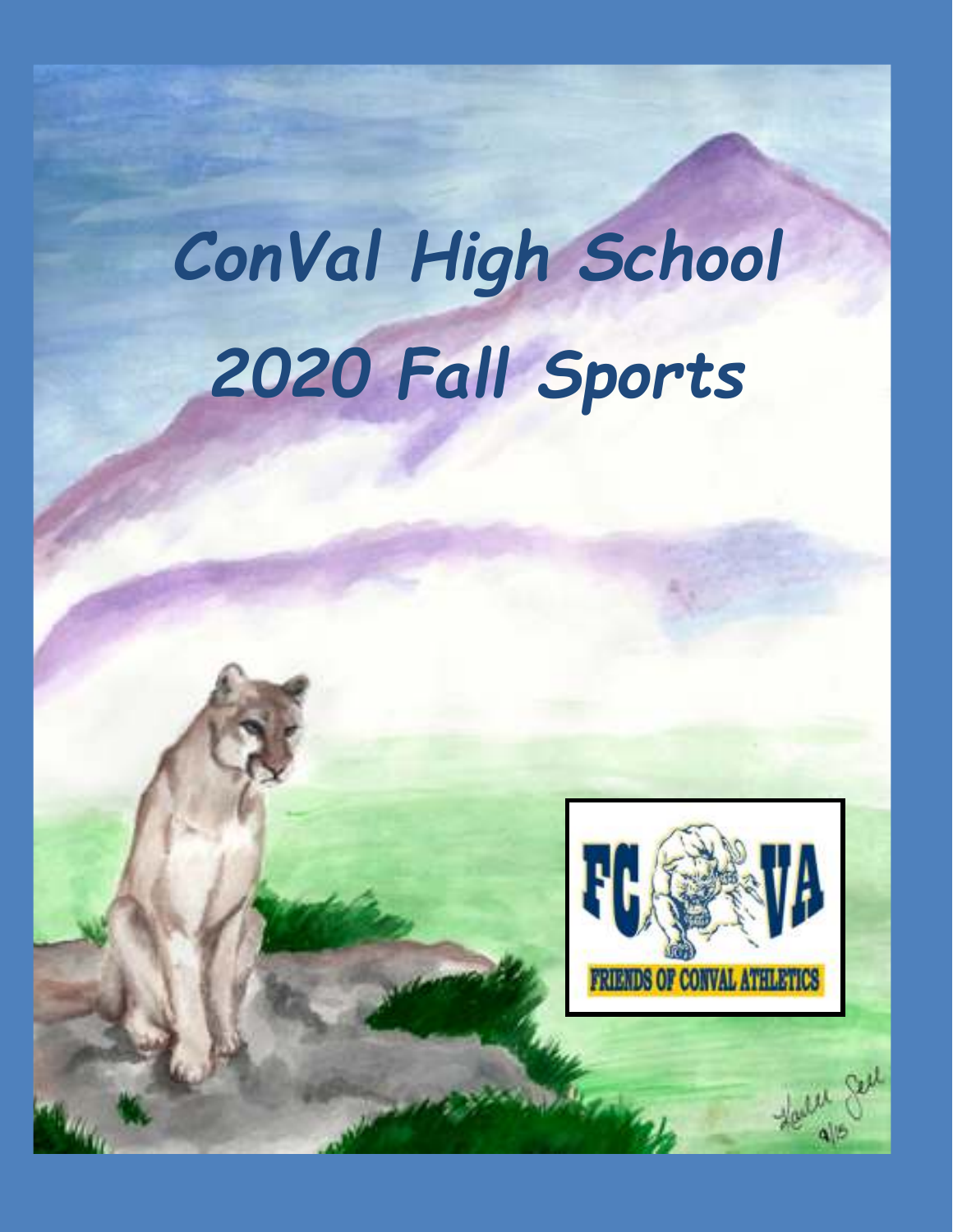### *Cross Country*



#### *Rosters*

Jake Alonso, Hunter Hall, Nathan Klonel, Nicholas DiNino (Captain), Chi Fowler, Will Thompson, Wylie Kendall, Justin Borges, Aiden Campbell, Hunter Contois, Jack Ingram, James Post, CJ Tillman, Alexander Olivo, Tyler Beard, Lewis Carlton, Abe Dreher, Avery Pope, Ian Post, Tom Sennett, Elijah White, Logan Decker (Captain), Haven Deschenes (Captain), August Kotula (Captain), Timothy Murray (Captain)

### *Golf*

Catherine Martin, Makenna Proctor, Allison Bull, Eva Calcutt, Loraine Rupp, Elizabeth Petrov, Laura Phillips, Lucille White, Avery Beard, Rya Collins, Brianna Decker, Leah Krason, Ella Phillips, Reagan Riffle (Captain), Anna Taylor (Captain)





Brigham Boice (Captain), Wyatt Burbank, Ben Kriebel, Daniel McCall, Joe Gutwein, Brady Proctor (Captain), Riley Momenee, Logan Burnham, Corey Guzman, Alex Heck, Noah Stewart





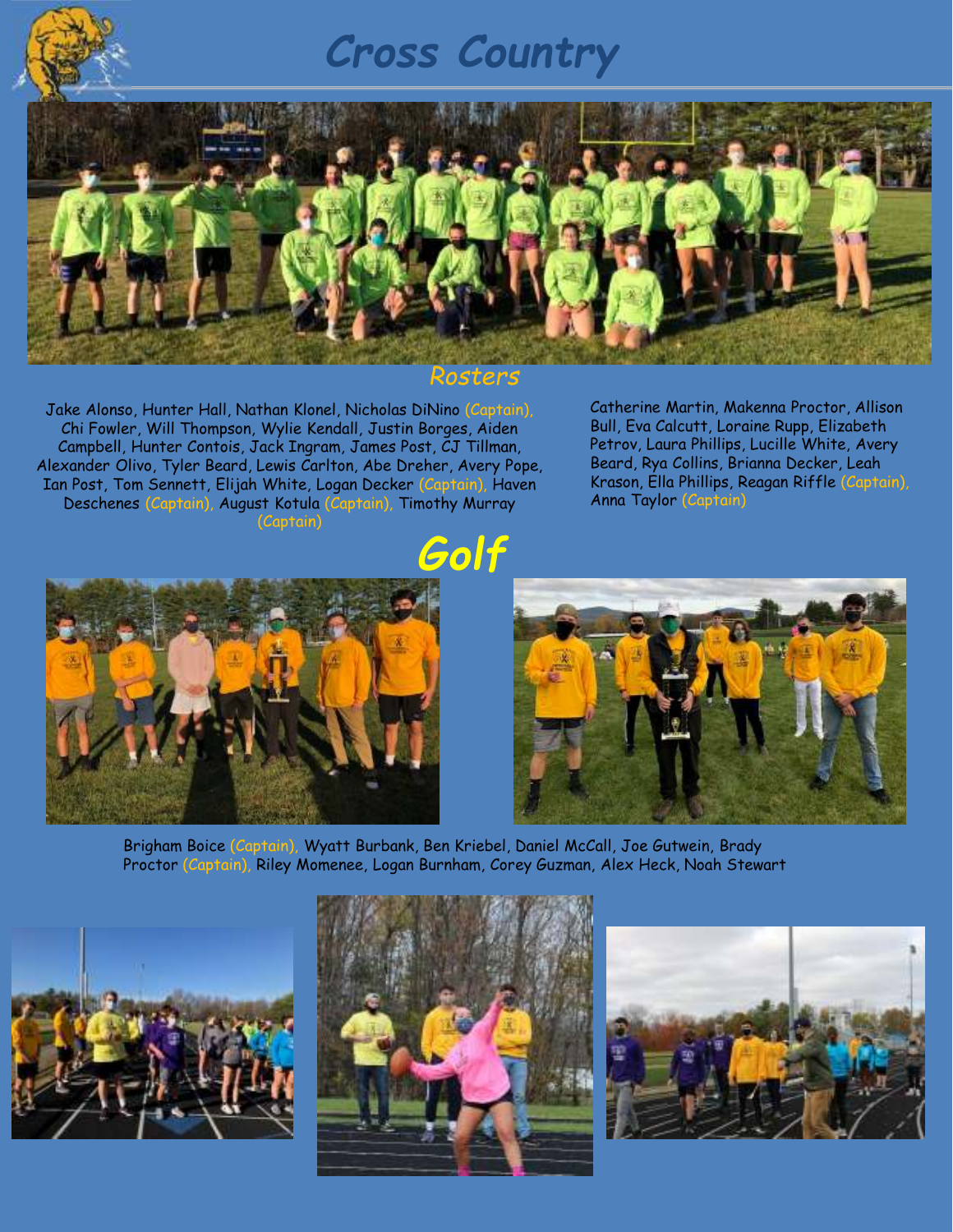

### *Boys Soccer*



Wyatt Beaulieu, Jason Bergeron, Harrison Bernier, Bryson Boice, Wyatt Burbank, Zach Burgess, Sean Cattigan, Skyler Cope, Jake Daniels, Christian Hall, John Harris, Keegan Harris, Ethan Kinney, Austin Klonel, Owen Kotula, Fletcher Maggs, Noah McCarthy, Aidan McClusky, Ronan McNamara, Alexander Mills, Jackson Mills, Pedro Monteiro Soares, Zach Pease, Caden Peck, Colin Pellettieri, Nathan Pimental, Carter Rousseau, Bennett Saxe

## *Girls Soccer*



Abigail Lussier, Madeline Shippee, Madeline Faber, Tasha MacNaeil, Grace Shippee, Ryann Shippee, Sophia Lake, Eva McCullough, Morgan Bemont, Nikki Bell, Mairin Burgess, Mary Hulsander, Ally Larson, Elise Robbins, Kendall Larson, Meara McClusky, Annalese Patrick





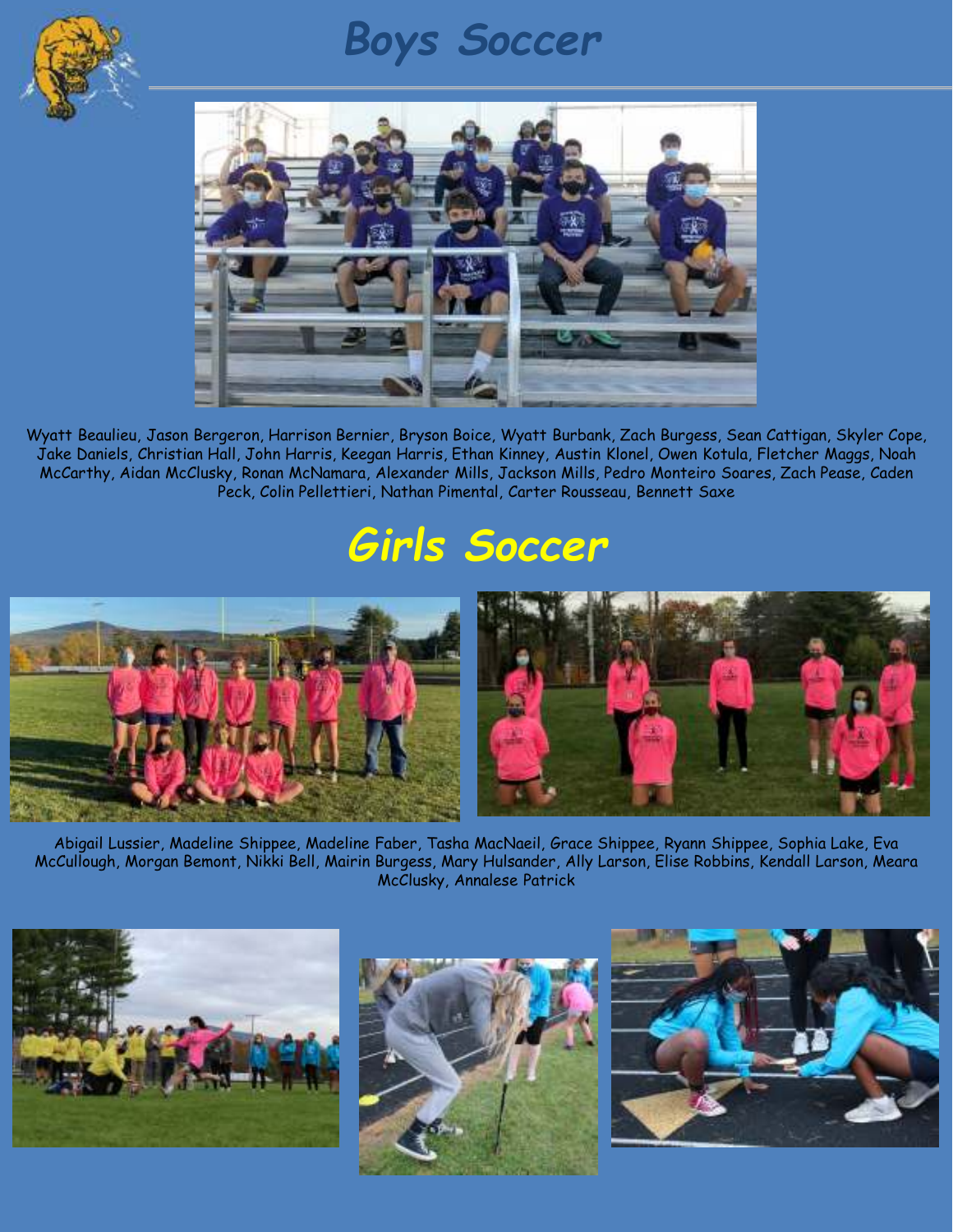## *Girls Volleyball*





Chloe Ahern, Isis Battaglia (Captain), Julia Donovan, Emily Donovan, Tate Doherty, Molly Tyle, Avery Swasey, Avea McCullough-Szehi, Danielle Luke, Kendall Sullivan, Sophia Hatmaker, Elyssa Naylor, Annabelle DeLisle, Mattison Visingard, Lily Mandel (Manager), Rylee Blanchette (Manager), Gillian Bouthillette, Aida Davis, Makaela Drummond, Aria Laurent, Emma Rodenhiser, Mackenzie Roy, Brooklyn Sainsbury, Daniella Tracy, Jessica Henrikson, Adyson Spiller

### *Field Hockey*



*Madison MacLaren, Morgan MacLaren, Sierra Hamlin, Makennah McPherson, Natalie Tremblay, Ella Morris, Morgan Norby, Lucy Jackson, Breanna Hutchinson, Ella Dishong, Makenzie Anderson, Eliza Harris, Molly Dishong, Hayden Kaltsas, Laramie Wilson, Emalee Naylor, Abby Kamineki, Lydia Cleveland, Sarah Holdrege, Lily Heck, Allie Hodgen, Abbey Shumway*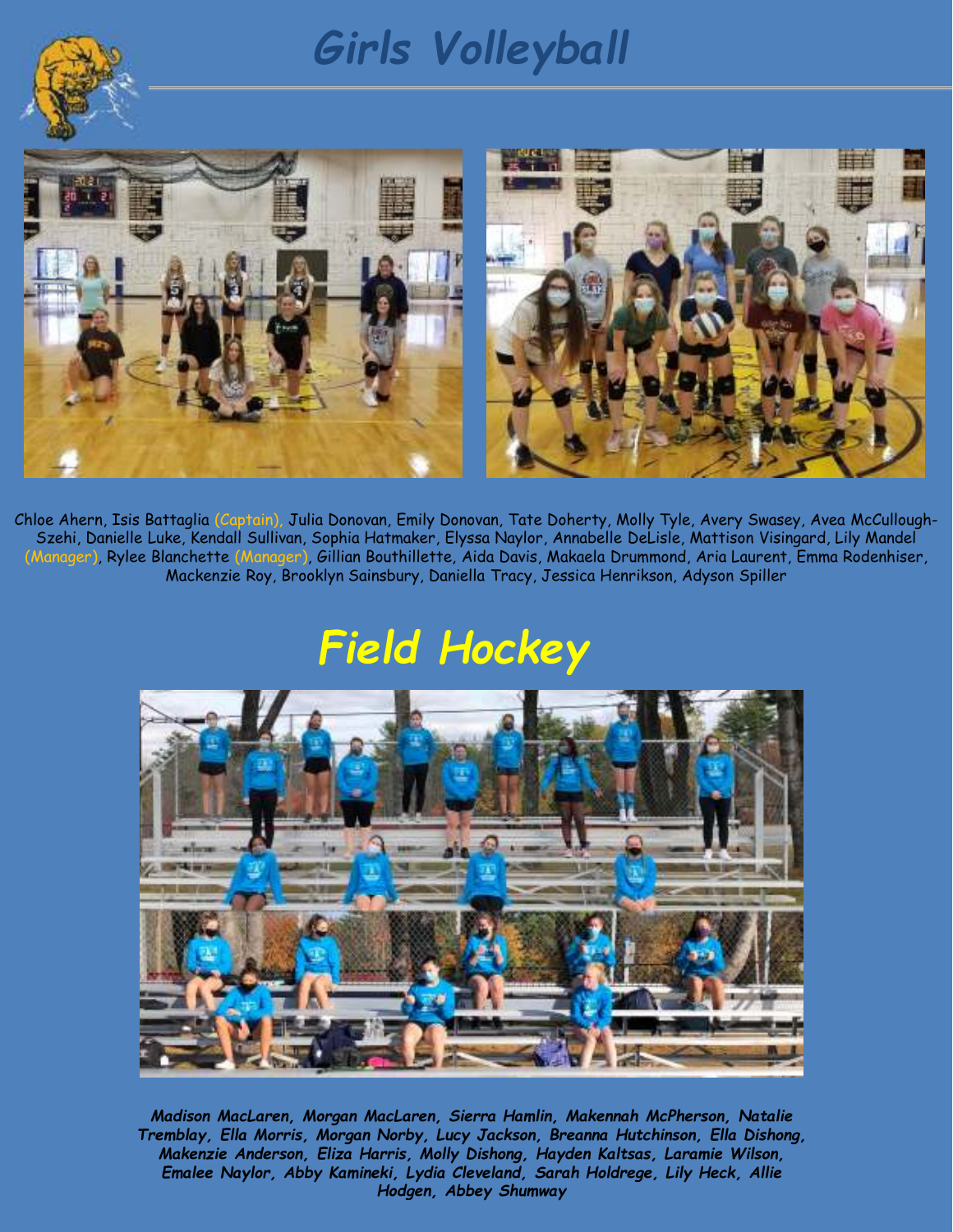



**Chloe Ahern Volleyball**



**Brigham Boice Golf**



**Emily Donovan Volleyball**



**Wiley Kendall Cross Country**



**Volleyball**



**Logan Decker Cross Country**



**Julia Donovan Volleyball**



**August Kotula Cross Country**



**Soccer**



**Haven Deschene Cross Country**



**Keegan Harris Soccer**



**Ben Kriebel Golf**



**Jason Bergeron Soccer**



**Ella Dishong Field Hockey**



**Field Hockey**



**Madison MacLaren Field Hockey**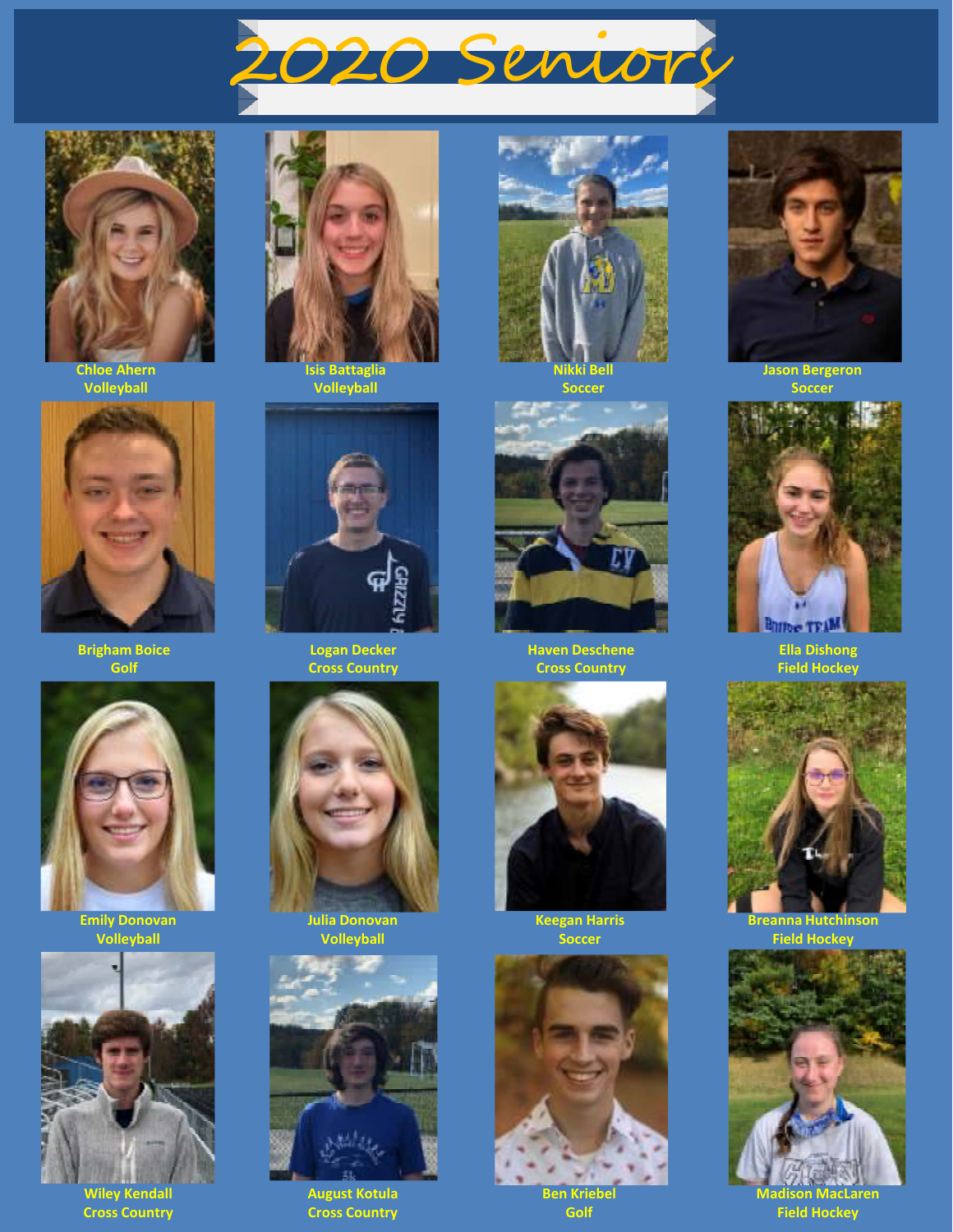



**Alex Mills Soccer**



**Jackson Mills Soccer**



**Timothy Murray Cross Country**



**Brady Proctor Golf**



**Reagan Riffle Cross Country**



**Grace Shippee Soccer**



**Anna Taylor Cross Country**

# *Senior Messages*



Jason - We are so proud of you Jason & all you've accomplished on & off the field. Keep believing in yourself & chasing your dreams. The best is yet to come! We will be cheering you on every step of the way. Love from your biggest fans, Mom, Dad & Amanda



Ben – It has been great watching you grow as a person and an athlete over the years. You have overcome several injuries and emerged stronger. Keep up your tenacity and enjoy the journey ahead. Love, Mom, Dad, and Zach



Nikki - It is so much fun to watch you play a sport you have always loved. We love you! Mom, Dad, Kiera and Noah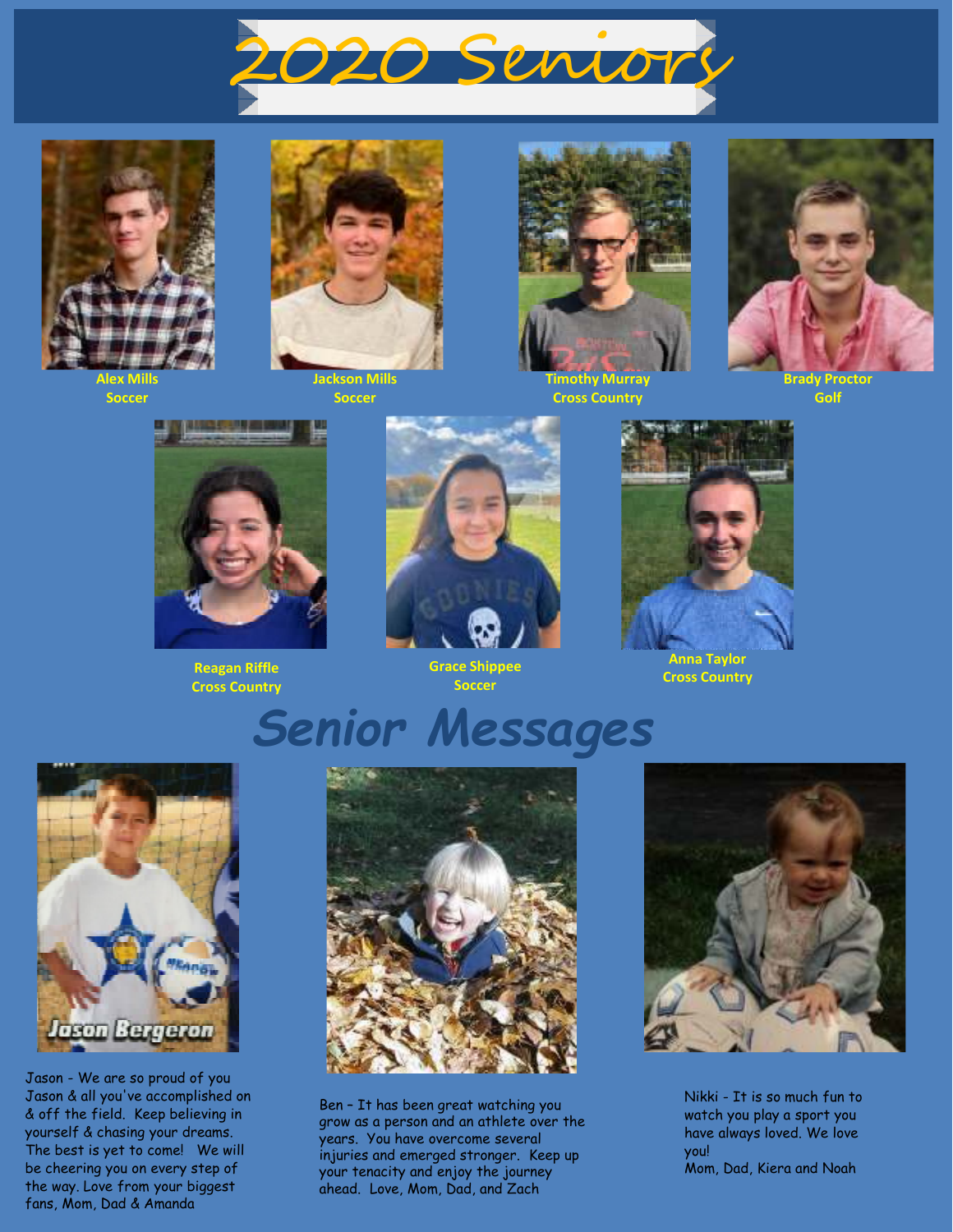

# *Senior Messages*



Anna - So proud of you and your commitment to the cross country practices this year. Your drive to complete the full training schedule whether with your cohort or on your own is outstanding! You give your all in everything you do. It's only one of the many things we love and admire about you! Mom, Dad, Kalli



Emily and Julia - We know that this was not the season you hoped for but we are really proud of you! Thank you for reminding us how tough you are. We love you, Mom and Dad



Brady, we are very impressed by you. Great job advocating for yourself and your team this fall. There are many wonderful things in store for you! Love, Dad and Mom



Congrats to Brigham for 4 years of ConVal golf! "I'm going to give you a little advice. There's a force in the universe that makes things happen. And all you have to do is get in touch with it, stop thinking, let things happen, and be the ball.". So proud of you! Thanks to Coach Mike as well, you are the best. Love Donnie, Ruthanne, Bryson, Brayden and Brenton



Behind you, all your memories. Before you, all your dreams. Around you, all who love you. Within you, all you need. We love you Icy!! Love, Mom & Dad

.



Ella - You have brought us so much joy watching you play field hockey. We are so sorry that competition did not happen this, your Senior, year. We are proud of you for holding your head up high, fighting through the frustration and disappointment, and continuing to play the sport you love. Your dedication to improving your skills and increasing your fitness is inspiring. Always enjoy what you are doing and continue to be the best you. We love you! Love, Mom, Dad, and Molly